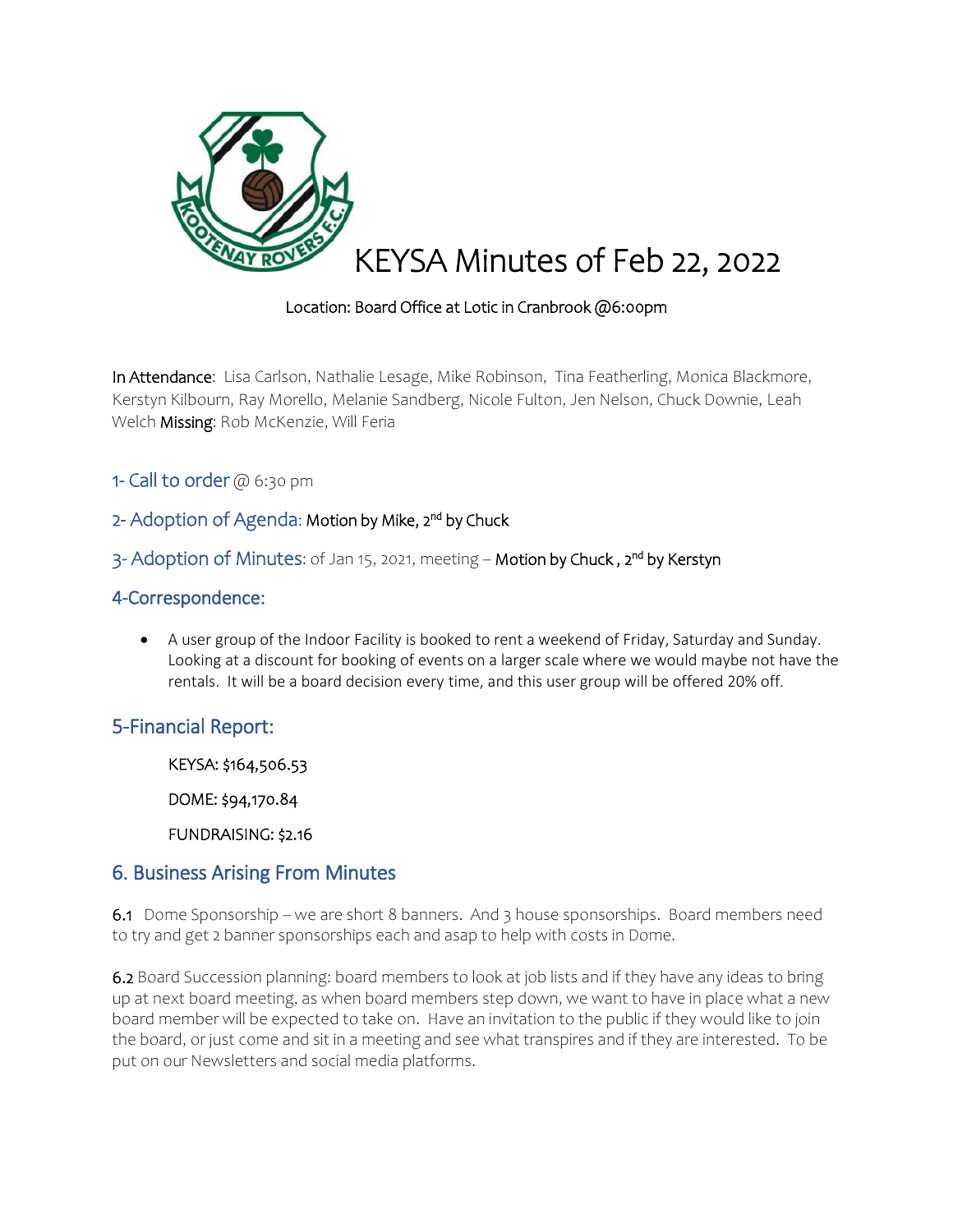6.3 - Missed vote to postpone gymnastics program from strategic plan. Board accepted to pause that idea for now. M**otion by Chuck, 2<sup>nd</sup> by Mike Carried.** 

6.4 – Insurance for the Indoor Facility: finance or pay up front. Board agreed to pay from program acct so we can save the \$800 for financing fee. Indoor facility to pay program acct back with payments. M**otion by Jen, 2<sup>nd</sup> by Mel, Carried**.

# 7- New Business

7.1 – Coaching course and Level C - Lisa to email Coaches regarding Soccer for Life course and the time line for it to be finished by. Once Coaches have finished their online component, BC Soccer will email Coaches to approve their on-field component. Will will be certified to run that course, however will have to have another Coach to help as it will be Will's first time. We will have Applications to apply for through KEYSA to sponsor your Level C Coaching Course. Dependant on your time with KEYSA, your dedication and your future plans.

7.2 – Coaches meeting: March 10 7pm Teams , Parent Meeting: April 21 6:30pm Teams (REP), House Coaching: April 4 7pm, Parent Meeting: April 11 7pm Teams (HOUSE), Field Set up: April 23 10:00am

7.3 – Proposal to apply to BC Soccer for Indoor Adult League: Monica and Mike to draw up some League Rules and time frames, Application and League Rules and Time Frames need to be sent to BC Soccer for approval and then all registration will go through KEYSA. Hoping to have a Board Member come on Board in Feb at our AGM for Adult League Chair. Motion by Mike, 2<sup>nd</sup> by Monica, carried.

7.4 –Spring REP/DEV Team Structure: Trying to get more older kids to join, so that we can have a team for the U16/17/18 divisions, if not will be reaching out to the District Teams to make an older REP team. Motion to Accept Mike, 2<sup>nd</sup> Chuck, all in Favour.

# 8. COMMITTEE REPORTS

- **8.1** Chair Report **–** On board updates
- 8.2 Vice Chair/Indoor Facility Report on board updates
- 8.3 Rep/Dev Report Nothing to report

8.4. House Report – looking to hire a photographer for Outdoor season, Parents to buy pictures this season, and next year will look at adding fees to registration costs.

- 8.5. Equipment Report Nothing to report
- 8.6. Lining/Concession Report Nothing to report
- 8.7. Sponsorship Report On board updates
- 8.8. Sam Steele Report Nothing to report
- 8.9. PR Report Nothing to report
- 8.10. Porgram Developer Report nothing to report
- 8.11. Inaria/uniform report nothing to report
- 8.12. Administration Report on board updates
- 8.13. Technical Director Report nothing new to report